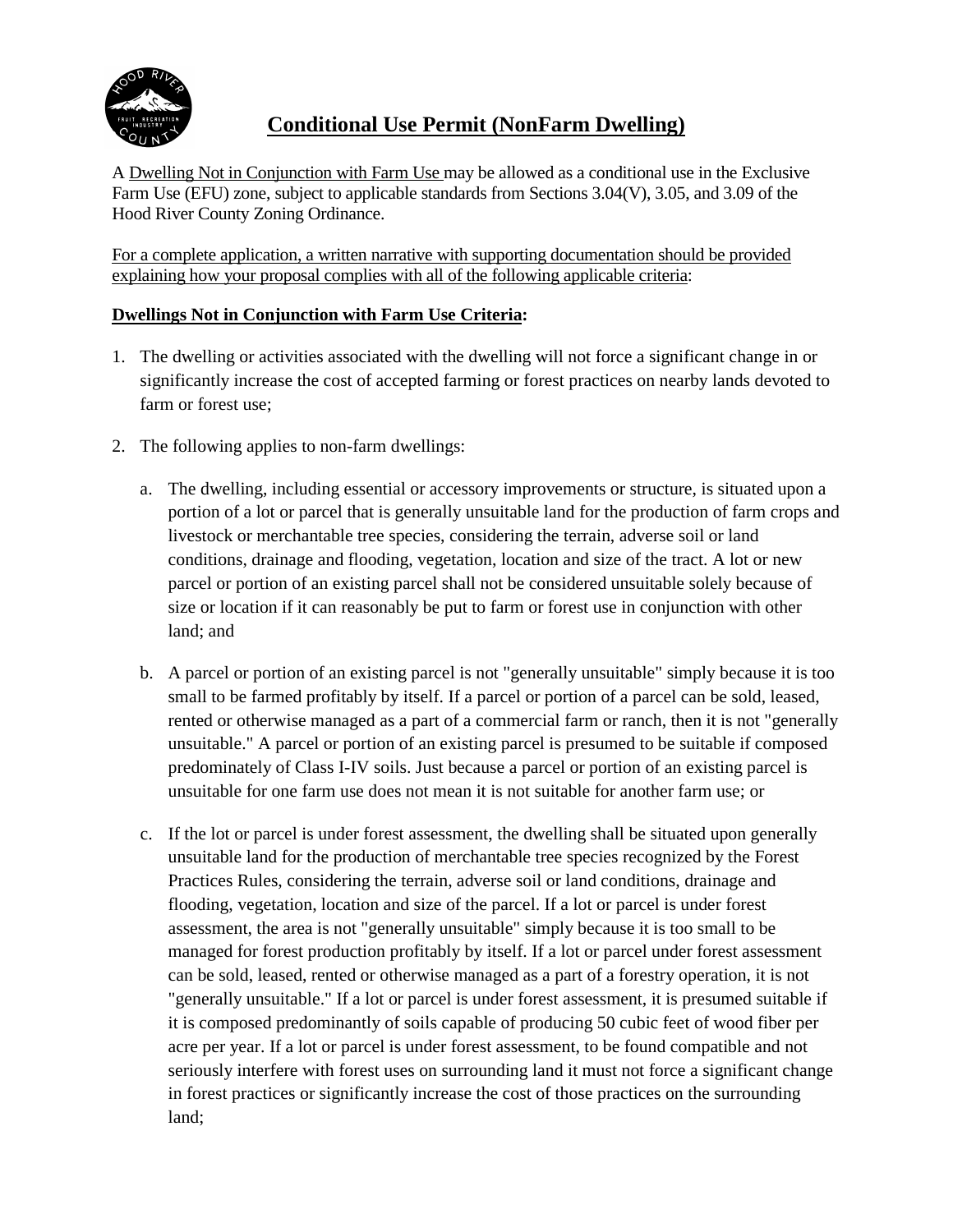- 3. The dwelling will not materially alter the stability of the overall land use pattern of the area. In determining whether a proposed nonfarm dwelling will alter the stability of the land use pattern in the area, a county shall consider the cumulative impact of nonfarm dwellings on other lots or parcels in the area similarly situated by applying the standards set forth in Subsections (2)(a) through (c) above. If the application involves the creation of a new parcel for the nonfarm dwelling, a county shall consider whether creation of the parcel will lead to creation of other nonfarm parcels, to the detriment of agriculture in the area by applying the standards set forth in Subsections (2)(a) through (c) above.
- 4. Section 3.04(V) of the County Zoning Ordinance requires that as a condition of an approved single family dwelling in the Exclusive Farm Use zone, the landowner shall sign and record in the deed records for the county a document binding the landowner, and the landowner's successors in interest, prohibiting them from pursuing a claim for relief or cause of action alleging injury from farming or forest practices for which no action or claim is allowed under ORS 30.936 or 30.937.

#### **Section 3.05 Conditional Use Review Criteria**

An applicant for a conditional use must demonstrate compliance with the following criteria:

- A. The use will not force a significant change in accepted farm or forest practices on surrounding lands devoted to farm or forest use; and
- B. The use will not significantly increase the cost of accepted farm or forest practices on surrounding lands devoted to farm or forest use.
- C. The proposed use will be compatible with vicinity uses, and satisfies all relevant requirements of this Ordinance and the following general criteria:
	- 1. The use is consistent with those goals and policies of the Comprehensive Plan which apply to the proposed use;
	- 2. The parcel is suitable for the proposed use considering its size, shape, location, topography, existence of improvements and natural features;
	- 3. The proposed use will not alter the character of the surrounding area in a manner which substantially limits, impairs or prevents the use of surrounding properties for the permitted uses listed in the underlying zoning district;
	- 4. The proposed use is appropriate, considering the adequacy of public facilities and services existing or planned for the area affected by the use (e.g., water, sewer and access); and
	- 5. The use is or can be made compatible with existing uses and other allowable uses in the area and does not negatively affect the health or safety of surrounding uses or residents.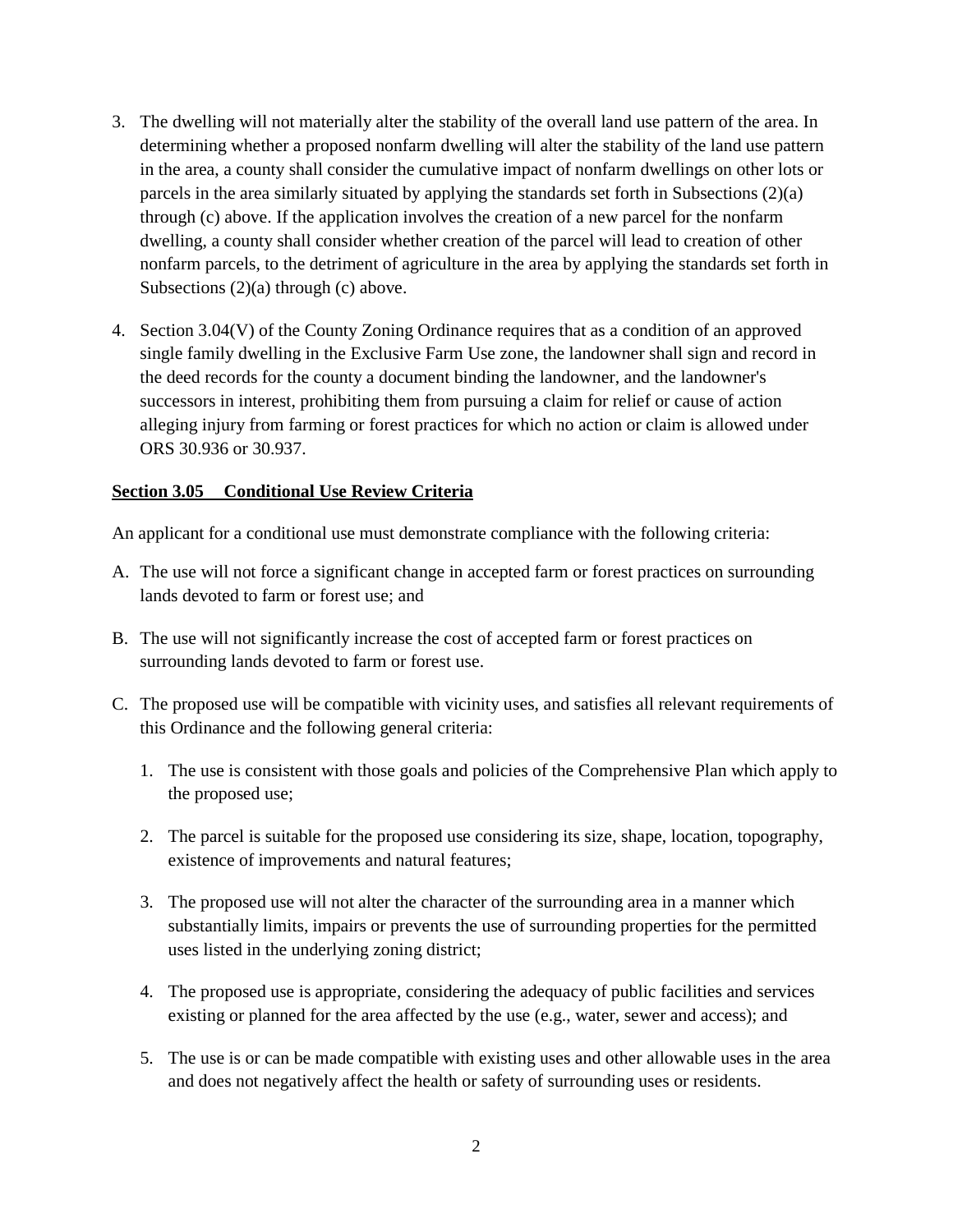|                                                                                                                                                                                                                                                    | <b>ADMINISTRATIVE LAND USE APPLICATION</b>                                                                                                                                                                                                                                                                                                                                                                             |                                                                                                                                                                                           |                                                                      |                                                                                     |  |  |  |
|----------------------------------------------------------------------------------------------------------------------------------------------------------------------------------------------------------------------------------------------------|------------------------------------------------------------------------------------------------------------------------------------------------------------------------------------------------------------------------------------------------------------------------------------------------------------------------------------------------------------------------------------------------------------------------|-------------------------------------------------------------------------------------------------------------------------------------------------------------------------------------------|----------------------------------------------------------------------|-------------------------------------------------------------------------------------|--|--|--|
|                                                                                                                                                                                                                                                    | <b>HOOD RIVER COUNTY</b><br><b>COMMUNITY DEVELOPMENT</b>                                                                                                                                                                                                                                                                                                                                                               |                                                                                                                                                                                           |                                                                      | <b>PLANNING</b>                                                                     |  |  |  |
|                                                                                                                                                                                                                                                    | 601 State Street                                                                                                                                                                                                                                                                                                                                                                                                       |                                                                                                                                                                                           |                                                                      |                                                                                     |  |  |  |
|                                                                                                                                                                                                                                                    | Hood River, OR 97031<br>PHONE 541-387-6840                                                                                                                                                                                                                                                                                                                                                                             |                                                                                                                                                                                           | File No.:                                                            |                                                                                     |  |  |  |
|                                                                                                                                                                                                                                                    | FAX 541-387-6873                                                                                                                                                                                                                                                                                                                                                                                                       |                                                                                                                                                                                           | Date received:                                                       |                                                                                     |  |  |  |
|                                                                                                                                                                                                                                                    |                                                                                                                                                                                                                                                                                                                                                                                                                        | plan.dept@co.hood-river.or.us                                                                                                                                                             |                                                                      | Date issued:<br>Application Review Fee \$                                           |  |  |  |
|                                                                                                                                                                                                                                                    |                                                                                                                                                                                                                                                                                                                                                                                                                        |                                                                                                                                                                                           |                                                                      |                                                                                     |  |  |  |
| <b>TYPE OF LAND USE PERMIT:</b>                                                                                                                                                                                                                    |                                                                                                                                                                                                                                                                                                                                                                                                                        |                                                                                                                                                                                           |                                                                      |                                                                                     |  |  |  |
| <b>Dwellings:</b>                                                                                                                                                                                                                                  | <b>Conditional Use:</b>                                                                                                                                                                                                                                                                                                                                                                                                |                                                                                                                                                                                           |                                                                      |                                                                                     |  |  |  |
| Farm Operator Dwelling<br>Income __Acreage                                                                                                                                                                                                         | $\Box$ Non- Farm Dwelling                                                                                                                                                                                                                                                                                                                                                                                              | Dependent Relative Dwelling                                                                                                                                                               | Plan and Zone Change<br>□ Planned Unit Development                   |                                                                                     |  |  |  |
| $\Box$ Relative Farm Dwelling                                                                                                                                                                                                                      | $\Box$ Home Occupation                                                                                                                                                                                                                                                                                                                                                                                                 |                                                                                                                                                                                           | ∟Zone Boundary Adjustment                                            |                                                                                     |  |  |  |
| □ Accessory Farm Dwelling                                                                                                                                                                                                                          | $\Box$ Bed and Breakfast                                                                                                                                                                                                                                                                                                                                                                                               |                                                                                                                                                                                           |                                                                      | $\Box$ Comprehensive Plan Amendment                                                 |  |  |  |
| $\square$ Farm Lot of Record<br>$\Box$ Forest Template Dwelling                                                                                                                                                                                    | Other:                                                                                                                                                                                                                                                                                                                                                                                                                 |                                                                                                                                                                                           |                                                                      |                                                                                     |  |  |  |
| $\square$ Forest Large Tract Dwelling                                                                                                                                                                                                              | $\square$ Variance                                                                                                                                                                                                                                                                                                                                                                                                     |                                                                                                                                                                                           |                                                                      |                                                                                     |  |  |  |
| $\square$ Forest Lot of Record                                                                                                                                                                                                                     | $\square$ Subdivision                                                                                                                                                                                                                                                                                                                                                                                                  |                                                                                                                                                                                           |                                                                      |                                                                                     |  |  |  |
| <b>SITE INFORMATION:</b>                                                                                                                                                                                                                           |                                                                                                                                                                                                                                                                                                                                                                                                                        |                                                                                                                                                                                           |                                                                      |                                                                                     |  |  |  |
| Township:<br>Range:                                                                                                                                                                                                                                | Section:                                                                                                                                                                                                                                                                                                                                                                                                               | Tax Lot:                                                                                                                                                                                  | Parcel size: ______<br>ac.                                           | Zoning:                                                                             |  |  |  |
| Site Address:                                                                                                                                                                                                                                      |                                                                                                                                                                                                                                                                                                                                                                                                                        |                                                                                                                                                                                           | City:                                                                |                                                                                     |  |  |  |
| <b>Filing fee</b>                                                                                                                                                                                                                                  | <b>APPLICATION CHECKLIST:</b><br>Unless otherwise noted, the following information is required as part of a complete application:<br><b>Completed application form</b><br><b>Project description</b><br>Applicant's & ALL property owners' signatures<br>Site Plan - per attached example<br>Only applications with the required information can be processed. Obtain a copy of the criteria and the questionnaire for |                                                                                                                                                                                           |                                                                      | Applicable criteria form / questionaire<br>Supporting documents (farm income, etc.) |  |  |  |
| your application type. The pertinent Hood River County Zoning Ordinance sections may be obtained from Hood River County<br>Pursuant to Oregon Revised Statutes Chapter 215, Section 427, this department has 30 days to review the application for | Community Development or on-line through the county website at www.co.hood-river.or.us<br>completeness and notify the applicant of any deficiencies.                                                                                                                                                                                                                                                                   |                                                                                                                                                                                           |                                                                      |                                                                                     |  |  |  |
| SIGNATURES: All Owners must sign                                                                                                                                                                                                                   |                                                                                                                                                                                                                                                                                                                                                                                                                        |                                                                                                                                                                                           | (Corporate or LLC owned parcels require authorized signatures)       |                                                                                     |  |  |  |
| <b>Owner Name:</b>                                                                                                                                                                                                                                 |                                                                                                                                                                                                                                                                                                                                                                                                                        | <b>Owner Name:</b>                                                                                                                                                                        |                                                                      |                                                                                     |  |  |  |
| Signature req'd                                                                                                                                                                                                                                    |                                                                                                                                                                                                                                                                                                                                                                                                                        | Signature req'd                                                                                                                                                                           |                                                                      |                                                                                     |  |  |  |
| <b>Mailing Address:</b>                                                                                                                                                                                                                            |                                                                                                                                                                                                                                                                                                                                                                                                                        | <b>Mailing Address:</b>                                                                                                                                                                   |                                                                      |                                                                                     |  |  |  |
| City:<br>State:                                                                                                                                                                                                                                    | Zip:                                                                                                                                                                                                                                                                                                                                                                                                                   | City:                                                                                                                                                                                     | State:                                                               | Zip:                                                                                |  |  |  |
| Phone:<br>E-mail:                                                                                                                                                                                                                                  |                                                                                                                                                                                                                                                                                                                                                                                                                        | Phone:                                                                                                                                                                                    | E-mail:                                                              |                                                                                     |  |  |  |
| Applicant if other than owner:<br>Signature req'd                                                                                                                                                                                                  |                                                                                                                                                                                                                                                                                                                                                                                                                        | By signing, I acknowledge that the information provided in this<br>application is accurate to the best of my knowledge.<br>Signature of the property owner(s) indicates that the property |                                                                      |                                                                                     |  |  |  |
| <b>Mailing Address:</b>                                                                                                                                                                                                                            |                                                                                                                                                                                                                                                                                                                                                                                                                        |                                                                                                                                                                                           | owners(s) is/are aware that an application is being made on the      |                                                                                     |  |  |  |
| City:<br>State:                                                                                                                                                                                                                                    | Zip:                                                                                                                                                                                                                                                                                                                                                                                                                   |                                                                                                                                                                                           | subject property. Signature of the property owner(s) also authorizes |                                                                                     |  |  |  |
| Phone:<br>E-mail:                                                                                                                                                                                                                                  |                                                                                                                                                                                                                                                                                                                                                                                                                        | evaluate the application.                                                                                                                                                                 | the County planning staff reasonable access to the site in order to  |                                                                                     |  |  |  |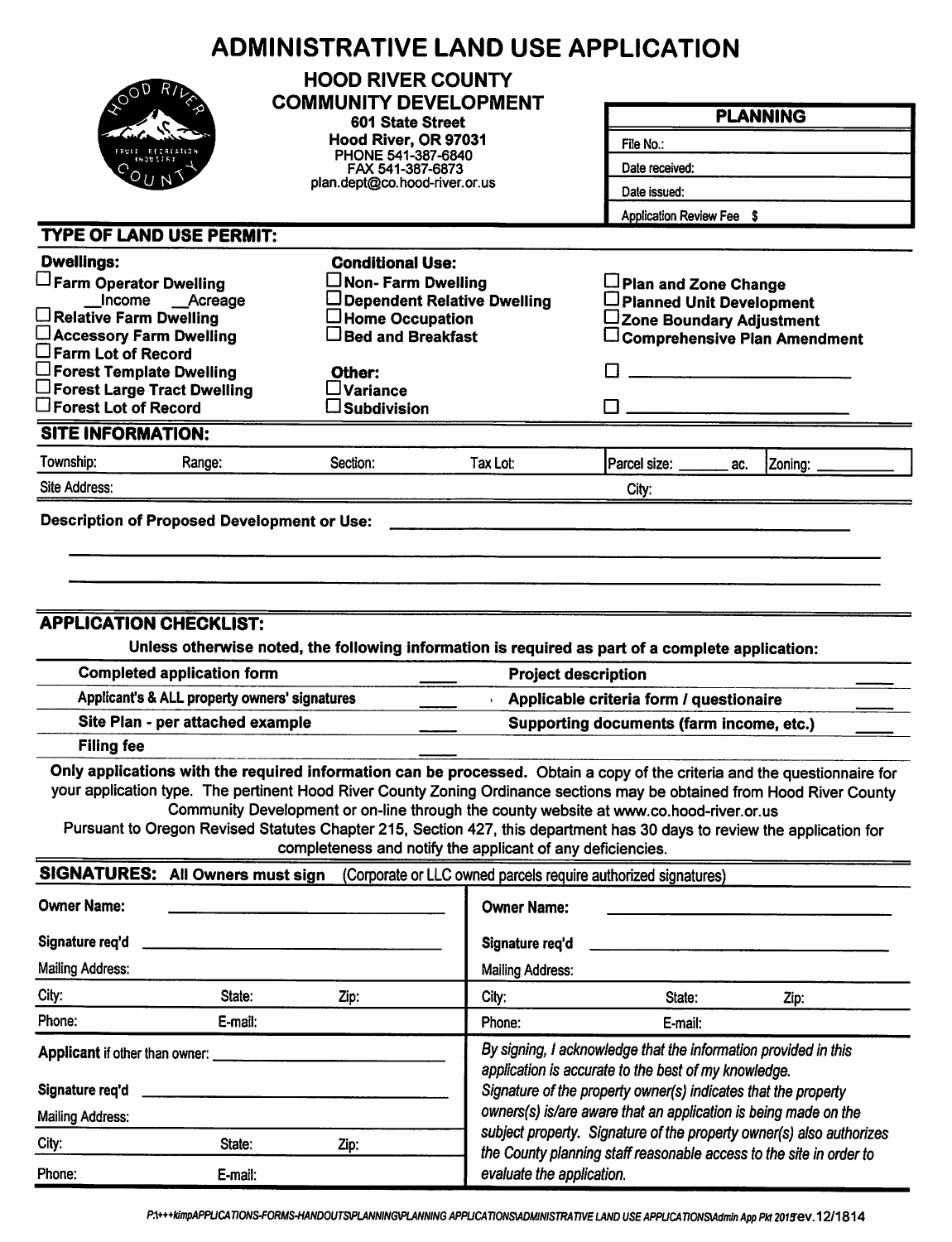# **SITE PLAN:**

A site plan, drawn TO SCALE in black ink at a maximum scale of 1 inch = 100 feet, must be included with your submitted application. Please do not use highlighter, colors, or photgraphs/aerial photos since they are not easily reproducible. Site plans should be drawn on paper NO LARGER THAN 11"x17".

If the parcel is large, planning staff suggests that you submit a detail site plan that shows only the portions of the parcel affected by the proposed development, together with a vicinity plan showing the overall site. If this option is pursued, please show at least two property lines and enough of the parcel or some adjacent features, such as roads, so that the planner and other viewers can locate the proposed development on the vicinity map.

Much of the required information may be obtained from the Hood River County webmap at www.co.hood-river.or.us under "County Maps"

#### MINIMUM SITE PLAN INFORMATION REQUIREMENTS:

Please Note: Although most site plans can be drawn by the person making application, you may wish to hire a professional to prepare your site plan if your proposal is complex or the site is challenging. Site plans allow the planner and other interested parties to clearly understand the nature of the proposal and its relationship to the parcel. as well as surrounding parcels of land. Submitted site plans are considered legally binding documents. It is the responsibility of the applicant to know and accurately identify the subject parcel's property lines, as well as the location of any easements or rights-of-way.

- $\Rightarrow$  Property Information address and map and tax lot.
- $\Rightarrow$  Property owner and applicant name.
- $\Rightarrow$  Scale and north arrow.
- $\Rightarrow$  Boundaries of parcel with dimensions.
- $\Rightarrow$  Location, labeling, and size of existing and proposed buildings and structures.
- Setback distance of proposed buildings and structures from property lines, roads, other structures, streams, ponds, & wetlands.
- $\Rightarrow$  Location and width of access roads, driveways, turnouts, turnarounds, and parking areas.
- $\Rightarrow$  Location of utility services, including approved septic drainfields, and replacement field.
- $\Rightarrow$  All easements (access, utility, irrigation, etc.).
- $\Rightarrow$  Significant slope or terrain features.
- → Vegetation type.
- $\Rightarrow$  Portion of property in farm or forest use.
- $\Rightarrow$  Vicinity map (if needed to augment your site plan).

Site plans not drawn to scale or failing to include the required information will not be accepted. See the sample site plan provided.

Using a piece of graph paper, such as that included within this application form, may be the simplest way to draw your plan to scale!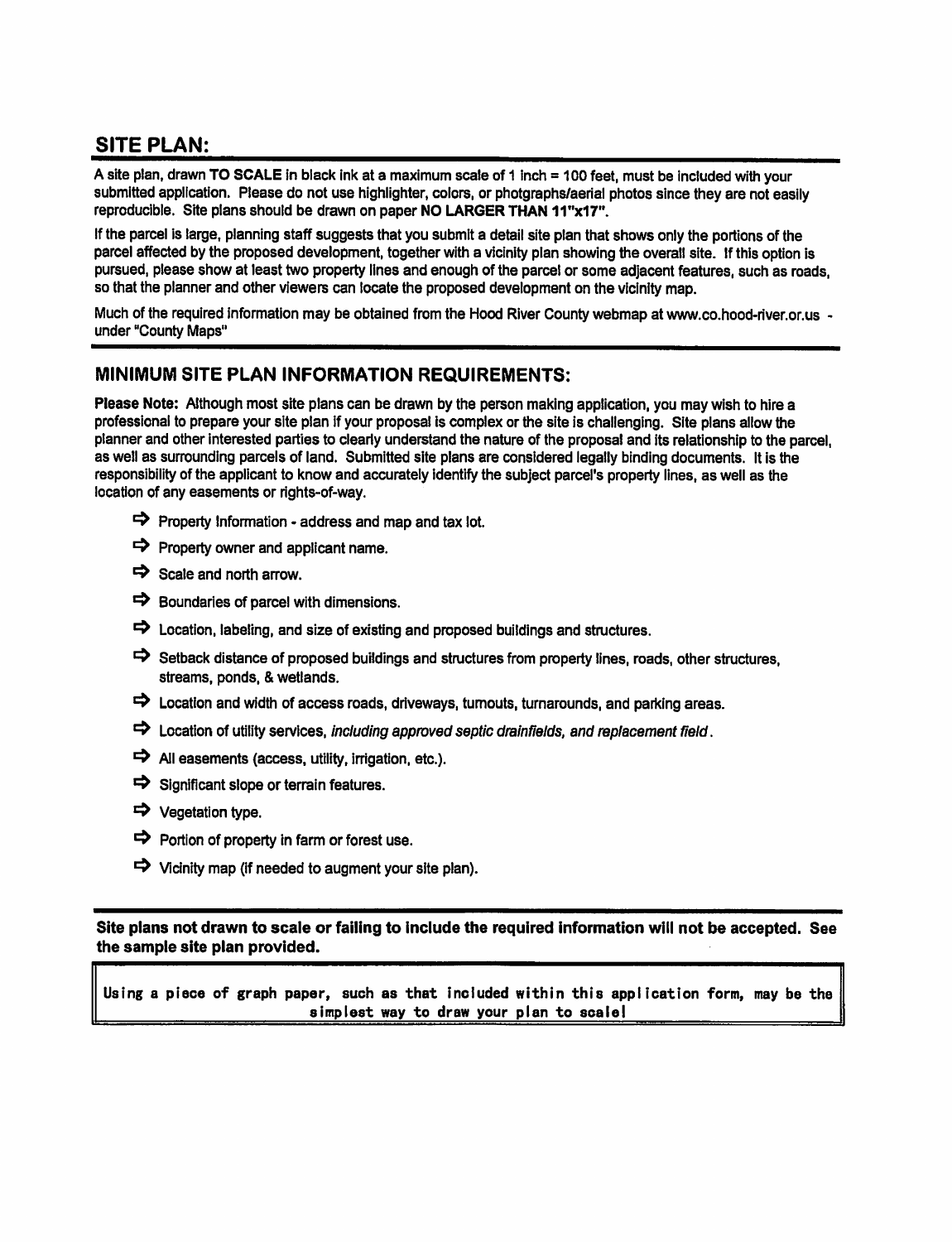### **SITE PLAN EXAMPLE**



- ☑ Property Information.
- ☑ Scale and north arrow.
- ☑ Boundaries of parcel with dimensions.
- ☑ Existing and proposed structures.
- ☑ Setback distances of proposed buildings.
- ☑ Access roads, driveways, turnarounds, & parking.
- $\boxtimes$  Location of utilities, septic drainfields.
- $\boxtimes$  All easements (access, utility, irrigation, etc.).
- ☑ Significant slope or terrain features.
- ☑ Vegetation type.
- 図 Portion of property in farm or forest use.
- 图 Vicinity map (if needed to augment your site plan).